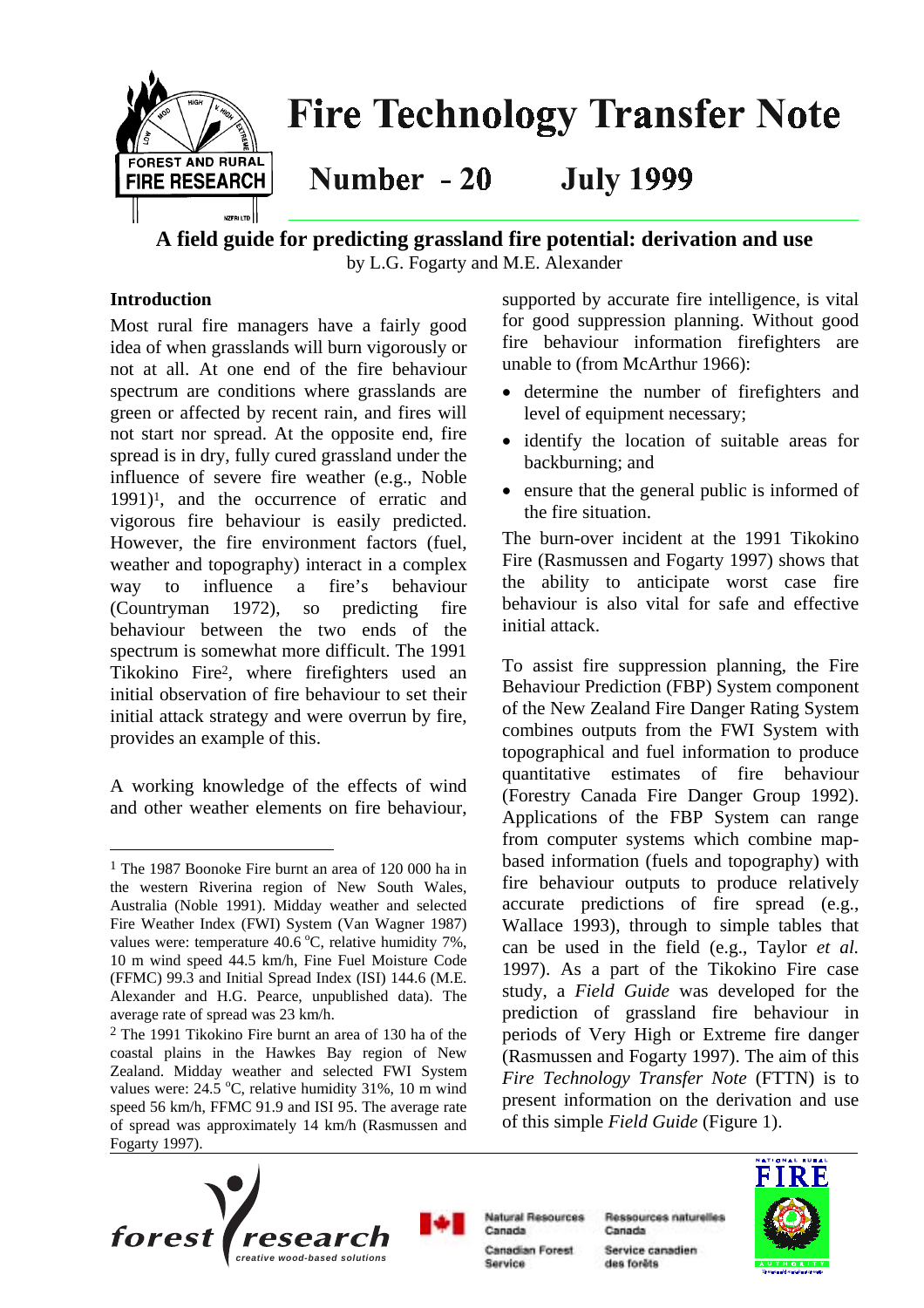**Figure 1.** - Guidelines for judging potential fire behaviour in grasslands under severe burning conditions. The *Field Guide* was developed by the authors of this Fire Technology Transfer Note for the Tikokino Fire case study report (Rasmussen and Fogarty 1997). Both sides of the pocket card are shown.

#### **A SIMPLE FIELD GUIDE FOR ESTIMATING THE BEHAVIOUR AND SUPPRESSION REQUIREMENTS OF FIRES DRIVEN BY WIND COMING FROM A CONSTANT DIRECTION, IN OPEN, FULLY CURED GRASSLANDS AT LOW FUEL MOISTURE.**

**Caution:** Flame heights at the fire's head will be greater than 2.5 metres. Under NO circumstances should direct attack be mounted on the head fire. Any containment action must begin from a secured anchor point and progress along the flanks toward the head as the fire edge or perimeter is "knocked down".

| <b>Beaufort</b><br>Wind<br>Force <sup>a</sup> | Forward spread distance/perimeter length/maximum<br>breadth versus elapsed time since ignition | Head<br>fire<br>intensity                       | flame<br>length | <b>Head fire Minimum firebreak</b><br>width required to<br>stop head fireb |            |          |                        |                         |                    |
|-----------------------------------------------|------------------------------------------------------------------------------------------------|-------------------------------------------------|-----------------|----------------------------------------------------------------------------|------------|----------|------------------------|-------------------------|--------------------|
|                                               | $0.5$ hour                                                                                     | -kilometres--<br>1.5 hours<br>2 hours<br>1 hour |                 |                                                                            | --kW/m--   | -metres- | -------metres-------   |                         |                    |
|                                               |                                                                                                |                                                 |                 |                                                                            |            |          | <b>Trees</b><br>absent | <b>Trees</b><br>present |                    |
| $0 - 1$                                       | 0.7/2.4/0.4                                                                                    | 1.3/4.9/0.7                                     | 2.0/7.3/1.1     | 2.6/9.8/1.4                                                                | 2300       | 2.7      | 5                      | 12                      |                    |
| $\mathbf{2}$                                  | 1.0/2.7/0.4                                                                                    | 2.0/5.5/0.7                                     | 2.9/8.2/1.1     | 3.9/10.9/1.5                                                               | 3450       | 3.3      | 6                      | 13                      |                    |
| 3                                             | 1.6/3.7/0.4                                                                                    | 3.2/7.4/0.8                                     | 4.8/11.1/1.2    | 6.3/14.8/1.6                                                               | 5550       | 4.1      | 7                      | 15                      | Partneter          |
| 4                                             | 2.7/5.7/0.6                                                                                    | 5.3/11.5/1.1                                    | 8.0/17.2/1.7    | 10.7/22.9/2.2                                                              | 9350       | 5.2      | 8                      | $30+$                   |                    |
| 5                                             | 4.4/9.1/0.8                                                                                    | 8.7/18.2/1.5                                    |                 | 13.1/27.3/2.3 17.5/36.4/3.1                                                | 15 300     | 6.5      | 10                     | $30+$                   |                    |
| 6                                             | 6.1/12.5/1.0                                                                                   | 12.2/25.0/1.9                                   | 18.2/37.5/2.9   | 24.3/50.0/3.8                                                              | 21 300     | 7.6      | 12                     | $30+$                   |                    |
| 7                                             | 7.2/14.8/1.0                                                                                   | 14.5/29.5/2.0                                   | 21.7/44.3/3.1   | 28.9/59.1/4.1                                                              | 25 300     | 8.2      | 13                     | $30+$                   |                    |
| 8 & higher                                    | 7.5/15.2/1.0                                                                                   | 15.0/30.5/2.1                                   |                 | 22.5/45.7/3.1 30.0/60.9/4.1                                                | $26\,200+$ | $8.4 +$  | $14+$                  | $30+$                   | <u>, Ма</u><br>bre |

 $\frac{4}{5}$ kimum<br>sadth

a See reverse side for details on the Beaufort Wind Scale.

b The "Trees absent" and "Trees present" classes refer to the absence or presence of trees/scrub within 20 metres of the windward side of the firebreak. The presence of trees or scrub has a significant influence on firebreak effectiveness because they supply woody material for firebrands which can spot across the break.

| <b>Beaufort</b><br>Wind<br>Force | <b>Descriptive term</b> | $10 - m$<br>wind speed<br>--km/h-- | <b>Observed wind effects</b>                                                                     |
|----------------------------------|-------------------------|------------------------------------|--------------------------------------------------------------------------------------------------|
| $\bf{0}$                         | Calm                    | $\leq 1$                           | Smoke rises vertically.                                                                          |
| 1                                | Light air               | 1 to 5                             | Direction of wind shown by smoke drift but not by wind vanes.                                    |
| $\mathbf{2}$                     | <b>Light breeze</b>     | <b>6 to 11</b>                     | Wind felt on face; leaves rustle; ordinary vanes moved by wind.                                  |
| 3                                | <b>Gentle breeze</b>    | 12 to 19                           | Leaves and small twigs in constant motion; wind extends light flags.                             |
| 4                                | <b>Moderate breeze</b>  | 20 to 28                           | Wind raises dust and loose paper; small branches are moved.                                      |
| 5                                | <b>Fresh breeze</b>     | 29 to 38                           | Small trees in leaf begin to sway; crested wavelets form on inland waters.                       |
| 6                                | <b>Strong breeze</b>    | 39 to 49                           | Large branches in motion; whistling heard in telephone wires; umbrellas<br>used with difficulty. |
| 7                                | Moderate gale           | 50 to 61                           | Whole trees in motion; inconvenience felt when walking against wind.                             |
| 8                                | <b>Fresh gale</b>       | 62 to 74                           | Breaks twigs off trees; generally impedes progress.                                              |
| 9                                | Strong gale             | 75 to 88                           | Slight structural damage occurs (e.g., TV antennas and tiles blown off).                         |
| 10                               | Whole gale              | 89 to 102                          | Seldom experienced inland; trees uprooted; considerable structural<br>damage.                    |

**Note:** Fire behaviour predictions in this guide are based on head fire rate of spread in fully cured standing grasslands (Fire Behaviour Prediction System Fuel Type O-1b) on flat to undulating terrain, assuming a fuel load of 3.5 t/ha, a Fine Fuel Moisture Code of 93.2, and the midpoint of the wind speed range associated with each Beaufort Wind Force. Use of the guide is at the reader's sole risk.





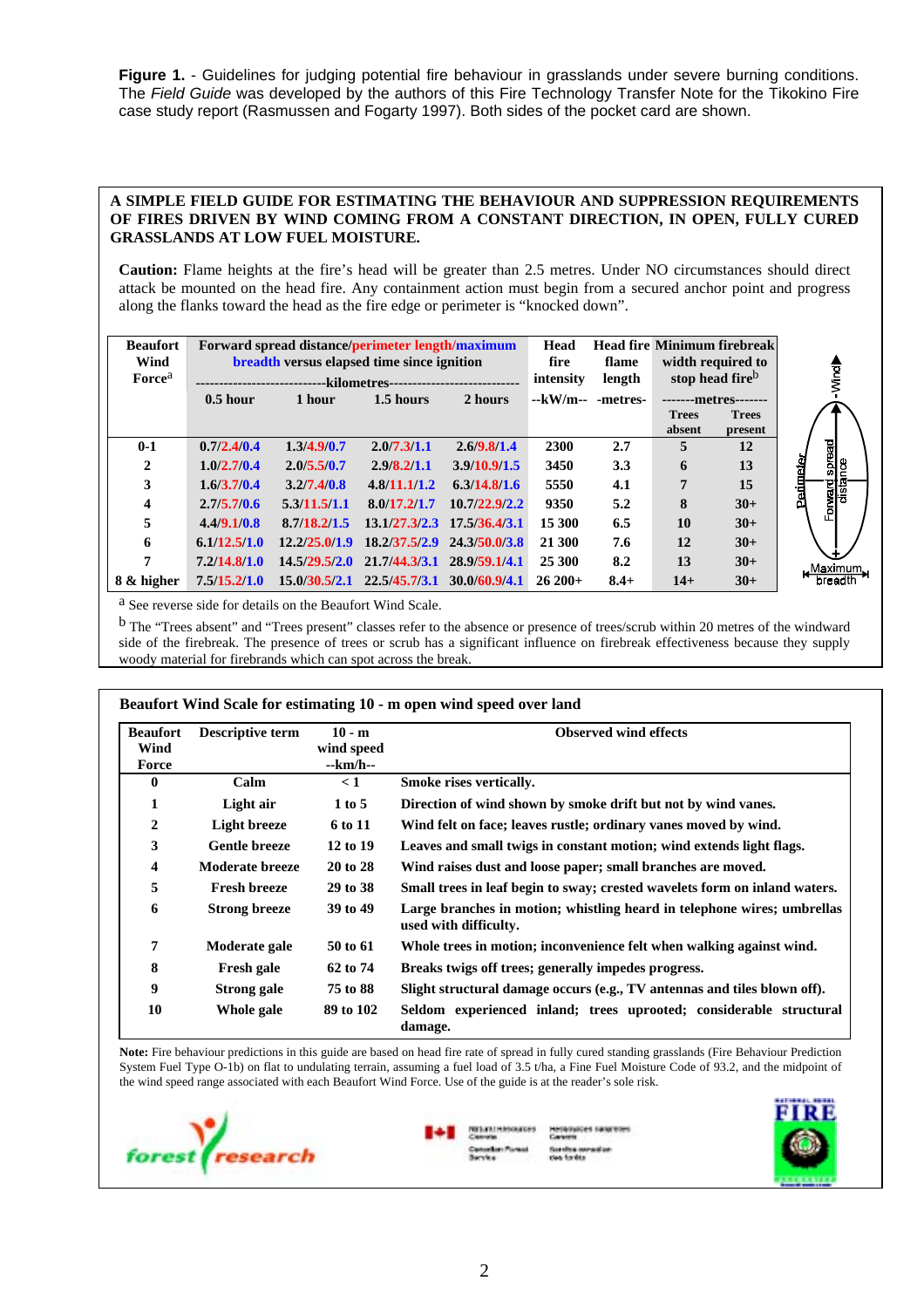#### **Derivation**

Figure 1 shows the two sides of the pocket card "A SIMPLE FIELD GUIDE FOR ESTIMATING THE BEHAVIOUR AND SUPPRESSION REQUIREMENTS OF FIRES DRIVEN BY WIND COMING FROM A CONSTANT DIRECTION, IN OPEN, FULLY CURED GRASSLANDS AT LOW FUEL MOISTURE", which provides estimates of head fire rate of spread (ROS), fire perimeter, maximum breadth, flame length, fire intensity and the minimum width of firebreak needed to stop the head of a spreading grass fire solely as a function of wind speed.

To provide timely estimates of fire behaviour, field guides have to reduce the number of factors or inputs considered, and the complexity of the computations involved in gaining a prediction. The *Field Guide* presented here is based on several assumptions that could cause fire behaviour estimates to be greater or less than the actual observed fire behaviour. The assumptions and their potential consequences are as follows:

- 1. As with the New Zealand grassland fire danger class criteria (Alexander 1994), fire spread is in continuous, natural standing grasslands (i.e., FBP System Fuel Type O-1b) with an average fuel load of 3.5 t/ha. If grass fuels are cut, matted or heavily grazed, then the ROS may be reduced.
- 2. Grasslands are 100% cured. If the grass is less than fully cured, the ROS and other fire behaviour characteristics will be reduced accordingly. Curing also alters fuel continuity, and fires are unlikely to spread continuously over the landscape when curing falls below 90% (Cheney 1991). Thus the *Field Guide* is best suited to grasslands that are 90% to 100% cured.
- 3. Fire spread is over level to gently undulating terrain. In areas with long and steep slopes, fire spread will be faster upslope, and slower when backing downslope.
- 4. Fires are assumed to have been burning for sufficient time such that the head fire is wide enough for the fire to be spreading at its maximum potential ROS for the prevailing burning conditions. Fires that are still growing may spread more slowly and thus burn less intensely than would be predicted

(Cheney and Gould 1995). None of the fire spread and growth estimates consider acceleration of a fire to steady-state conditions after ignition. Fire behaviour estimates are based on the "worst case" ROS (15 000 m/h) predicted from the FBP System grassland O-1b fuel type fire behaviour model. However, the previously mentioned 1987 Boonoke Fire (Noble 1991) had a forward ROS of 23 000 m/h, some 7000 m/h faster than would be predicted by the *Field Guide*.

5. ROS predictions use an "average worst" FFMC of 93.2. The "average worst" FFMC is the average of the maximum FFMC values recorded at 20 weather stations throughout New Zealand (Pearce 1996). By estimating the range of FFMC values that would encompass one third (33%) of the variation either side of the average worst value, we can calculate the standard deviation. Figure 2, which shows ROS predicted using FFMC values two standard deviations (i.e., two thirds or 66%) above (97.3) and below (89.1) the "average worst" FFMC, demonstrates that if the FFMC is more or less than the "average worst", then the ROS and in turn the other estimated fire behaviour characteristics, will vary widely.



**Figure 2.** Variation in head fire rate of spread in fully cured grasslands on flat ground as a function of wind speed (from the mid-point values of the Beaufort Wind Force class) at three different Fine Fuel Moisture Code (FFMC) levels.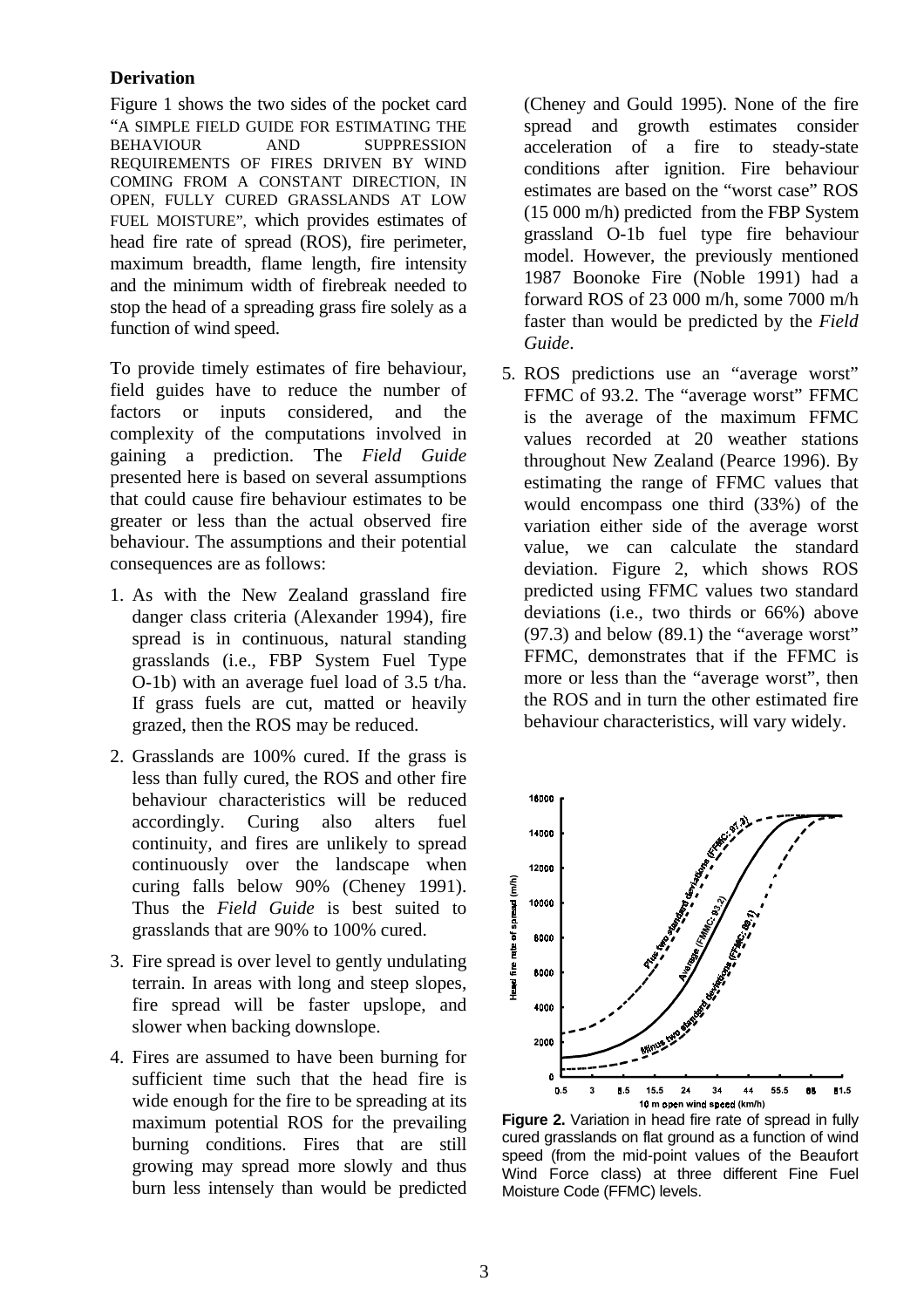The FFMC of 93.2 embodied in the *Field Guide* applies to the time of day when dead fine fuel moisture content is at or near its daily minimum which usually occurs in late afternoon (Van Wagner 1987). For fully cured or completely dead grass, an FFMC of 93.2 equates to a dead fine fuel moisture content of less than 6% (L.G. Fogarty, unpublished), a critically dry level from the standpoint of extreme fire behaviour (Burrows 1984).

6. The ROS predictions incorporated into the *Field Guide* are based on the mid-point value for the range in wind speeds associated with each Beaufort Wind Force class. As a result, all the fire behaviour characteristics and suppression interpretations given in the *Field Guide* will be greater or less than predicted depending on whether the actual observed wind speed is at the upper or lower portion of the range (Figure 3).



**Figure 3.** Variation in head fire rate of spread in relation to upper and lower wind speeds associated with each Beaufort Wind Force compared with midpoint values at an FFMC level of 93.2.

- 7. The perimeter length and maximum breadth estimates are based on the simple elliptical fire growth model (Alexander 1985) embodied in the FBP System (Forestry Canada Fire Danger Group 1992). Both perimeter length and maximum breadth will be underpredicted if there are wide fluctuations in wind direction (Richards 1994).
- 8. Fire intensity refers to the rate of heat energy released from the flaming portion of the fire front (Byram 1959) and is expressed in kilowatts per metre (kW/m). The fire intensity

calculations presented in the *Field Guide* are based on a nominal net low heat of combustion of 18 000 kJ/kg (Forestry Canada Fire Danger Group 1992), the assumed fuel load, and the ROS predicted by the FBP System as determined by the FFMC, wind speed and the degree of curing as discussed previously. Fire intensity will be over- or under- predicted in heavier and more sparse fuels, respectively. Similarly, increases or decreases in ROS will cause an associated change in fire intensity.

- 9. Flame size is the main visual manifestation of fire intensity. Flame lengths increase as fire intensity rises. The flame length values presented in the *Field Guide* are based on Byram's (1959) flame length-fire intensity relation. Flame length will be over- or under-predicted if any of the assumptions used to estimate ROS, fuel load and subsequently fire intensity, differ appreciably. Putnam's (1965) relation for flame angle versus flame length and wind speed coupled with flame geometry (Alexander 1982) was used to determine flame heights which in all cases were greater than 2.5 metres, assuming the ground level wind speed was approximately two-thirds of the 10-m open wind speed (Turner and Lawson 1978).
- 10.The minimum firebreak widths required to stop a head fire in grass fuels were derived using the relationships of Wilson (1988). The chance of a firebreak failing to stop a fire (i.e., the probability of firebreak breaching) increases as fire intensity increases and when trees or shrubs, which provide a ready source of embers or firebrands, are present within 20 m of the firebreak (Davidson 1988, Wilson 1988). The minimum widths shown on the *Field Guide* have a high (i.e., greater than 90%) probability of holding a fire. In the absence of trees or shrubs, the minimum widths agree reasonably well with Byram's (1959) rule of thumb where he suggested that a firebreak or fireguard should, in the absence of spotting, be one and a half times wider than the expected flame length in order to stop a fire's advance (*see* Fogarty 1996).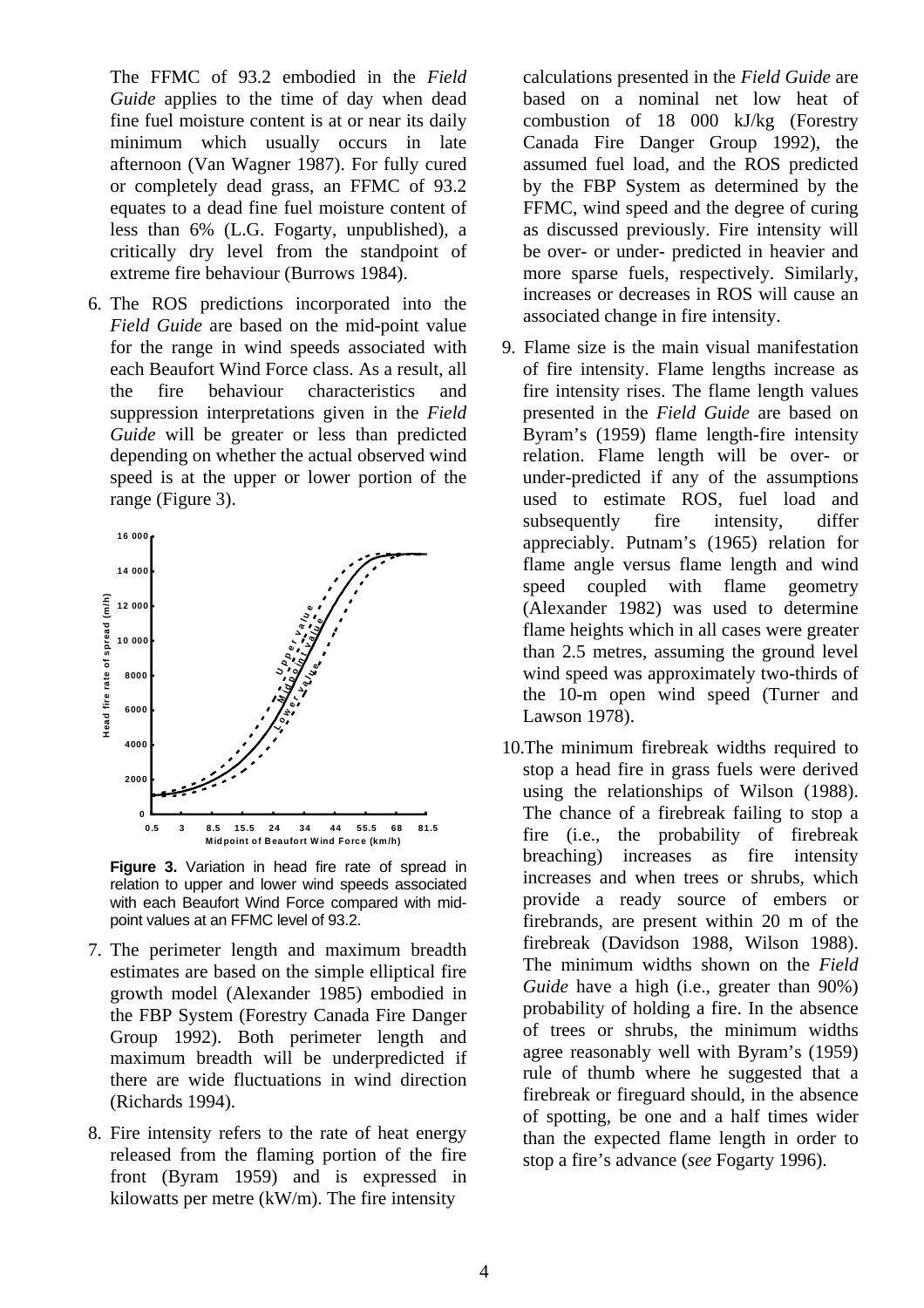In addition to the schematic diagram illustrating the forward spread distance, perimeter and maximum breadth of an elliptically shaped fire, a 100 mm ruler has been added to the *Field Guide* to assist with mapping projected fire spread and growth.

## **Use: an example**

An example scenario provides a means of illustrating how the grassland fire behaviour *Field Guide* can be used. In this scenario, conditions are similar to those experienced on the day of the 1991 Tikokino Fire (Rasmussen and Fogarty 1997). The scenario starts with a small fire (referred to here as the Waipawa Fire) occurring/breaking out on the Waipawa River terrace at the western edge of the map (Figure 4). On arrival, the Initial Attack (IA) boss experiences some difficulty walking into the wind and notices that whole trees are swaying, but only twigs break off from the few trees in the area during occasional strong gusts. Using the *Field Guide*, the IA boss decides that a moderate gale persists and that the Beaufort Wind Force is 7.

During the initial size-up, the Waipawa Fire is backing down into a gully, outside the influence of the wind. Flame heights are less than 2 m, and the fire appears to be controllable. However, the *Field Guide* indicates that under these conditions the ROS of the head fire will be around 14.5 km/h, with flame lengths up to about 8 metres and fire intensities in excess of 25 000 kW/m.

Even though the present behaviour of the Waipawa Fire is relatively mild, the *Field Guide* provides a timely warning that once exposed to the full force of the wind, the potential worst case fire behaviour would threaten the safety of firefighters if they place themselves ahead of the fire after it crosses the gully. The IA boss is aware that a grassland fire burning in similar conditions accelerated rapidly and overran an IA crew near Tikokino in 1991 (Rasmussen and Fogarty 1997). The important lessons from this fire were:

• Fires spreading in fine, dead grass fuels are fully exposed to the force of the prevailing weather conditions, particularly wind (McArthur 1966, Cheney and Sullivan 1997).

- A fire needs to reach a certain size before it will spread at its maximum potential ROS and intensity for the prevailing burning conditions; in cases such as those experienced at the Tikokino Fire, it is anticipated that a head fire width of over 250 m would have been required to reach this point (Cheney and Gould 1995, Cheney *et al.* 1998).
- In unstable atmospheric conditions, gusty and variable winds can cause the head fire to expand rapidly, or suddenly turn a flank into a head fire, resulting in a dramatic escalation in fire behaviour (Cheney and Gould 1995, Cheney *et al.* 1998).

This information helps the IA boss to understand why fatalities, injury or near miss incidents usually occur in situations such as during the initial attack of this fire (i.e., fires that are small or part of a relatively quiet section of a larger fire are spreading in light, open fuels) where changes in slope, wind speed and/or wind direction can cause the fire to escalate unexpectedly and trap or overrun firefighters before they can reach a safety zone (Wilson 1977, Anon. 1996).

Containing the Waipawa Fire before it crosses the gully and becomes fully exposed to the force of the wind is essential for successful containment. However, the IA boss realises that relying on observations of the fire during its early growth stages can lead to an underestimate of potential fire behaviour. With this knowledge, and an estimate of "worst case" fire behaviour from the *Field Guide*, the IA boss proceeds with caution. Before the IA crew can reach the Waipawa Fire and begin attack at the rear, it crosses the gully and spreads up to the terrace. Fire behaviour escalates dramatically, and initial attack subsequently fails.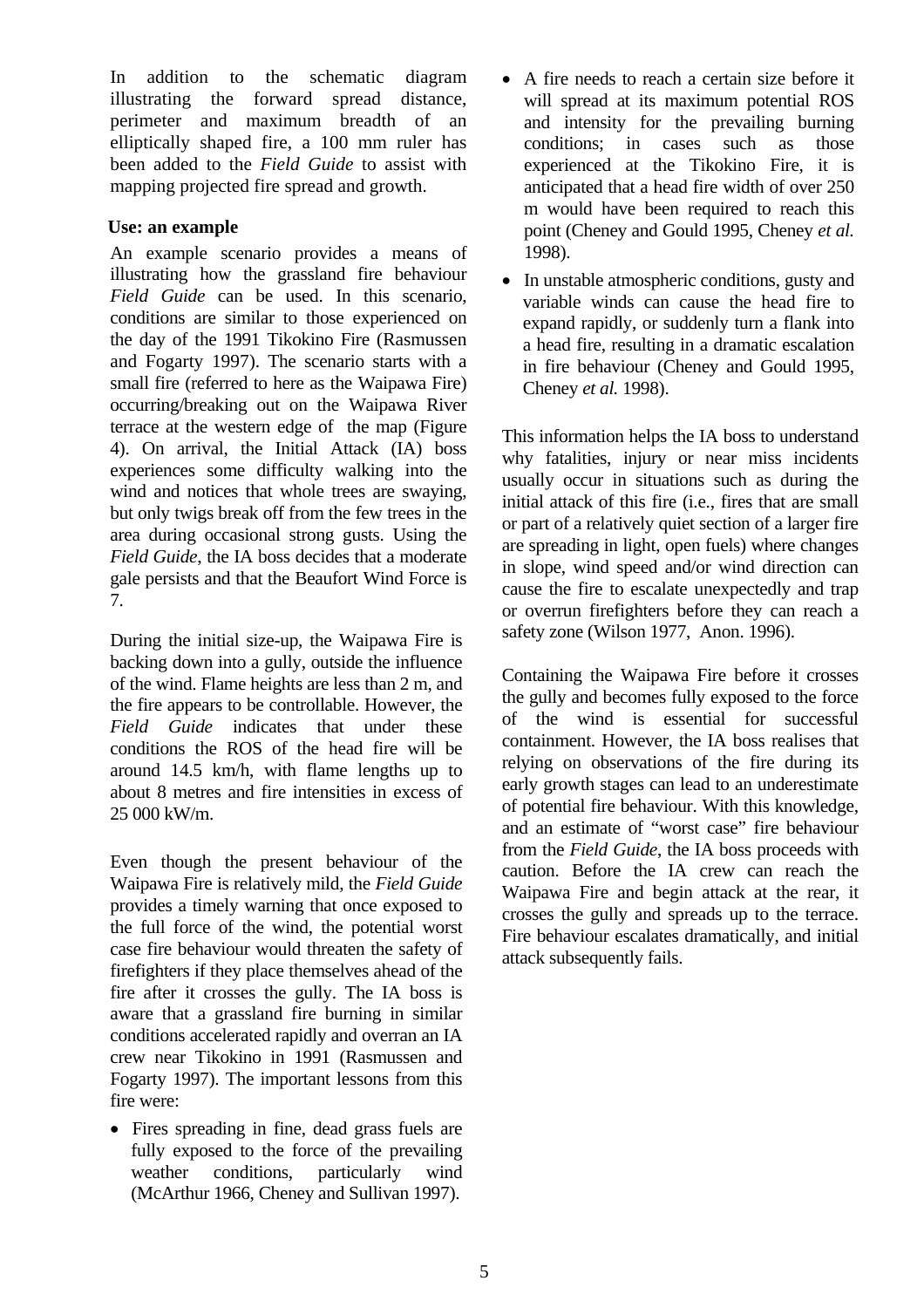

**Figure 4.** Free-burning fire growth projected for conditions similar to those experienced during the 1991 Tikokino Fire using the *Field Guide*.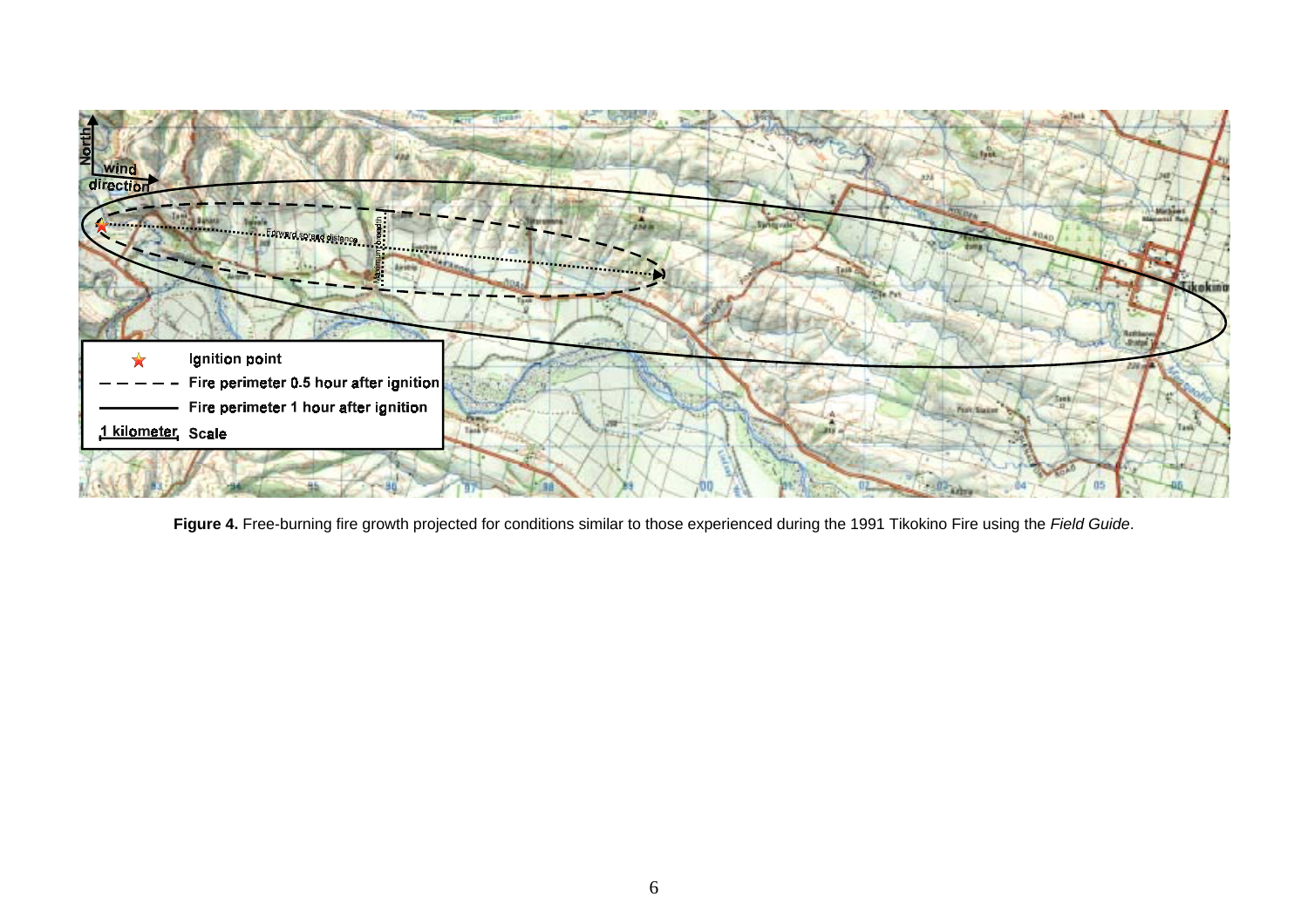In the meantime, the IA boss has been able to draw the potential worst case situation on a map (Figure 4). Even though it is a simplification, the fire shape can be reasonably represented by an ellipse that is 7.2 km long and 1 km wide (at the widest point) after 30 minutes, and 14.5 km long and 2 km wide after an hour. The IA boss has an appreciation of the "art and science" of fire behaviour prediction, and reasons that because the FFMC (91.9) is lower than the "average worst" FFMC (93.2) and the pasture has been heavily grazed, the head fire ROS and intensity are likely to be less than that estimated by the *Field Guide*. The IA boss considers the relative refinement of tabulated values in the *Field Guide*, but continues to use them as the best information available to support decision making. An overestimate of fire behaviour can be easily dealt with during fire suppression, but underestimates can be disastrous (Cheney 1981), so the IA boss decides that the potential overestimate will provide a useful margin for safety when implementing suppression strategies (e.g., backburning, public notifications and possible evacuations).

The fire growth projections indicate that the Waipawa Fire will reach Tikokino within one hour, and that a number of other farms and settlements will be threatened by the head and flank fires before then. The IA boss warns central fire control of the current and expected situation. By the time that the fire reaches Tikokino, the perimeter length will be approximately 29.5 km, and it is clearly evident that many more resources are necessary. However, the IA boss considers that wind funnelling along the river terrace may increase the wind speed and drive the fire down the terrace until it bends to the south near the intersection of Makaroro and Holden Roads. There is also a chance that the Fohn winds may swing more to a northwest direction, pushing the fire towards Peak Station. Therefore, the possibility that the fire will reach Peak Station within the hour also needs to be incorporated into the fire suppression plan.

Looking at possible options for control, it is clear that most of the roads in the area will not be wide enough to halt the forward spread of the fire, as breaks wider than 13 m would be needed provided no trees were on the windward side.

However, most of the roads are lined with shelterbelts, so only breaks wider than 30 m have a reasonable chance of halting fire spread. Holden Road provides a possible location from which to backburn, but less than 40 minutes is available to reach the road and establish a burn that is wide enough to contain the fire without jeopardising crew safety. Furthermore, the fire will cut off access along Makaroro Road from the west.

Knowing that in Australia, many public fatalities have occurred in similar instances, particularly involving landowners carrying out last minute protection works or moving stock (McArthur *et. al.* 1982, Krusel and Petris 1992), the IA boss decides to warn and assist nearby landowners before moving onto the suppression of the northern flank.

The northern flank of the Waipawa Fire will be more than 14 km long after an hour, and is likely to be fanned by a strong southerly change expected later in the afternoon. Once the change arrives, there is potential for the northern flank to result in a large head fire, which could advance at a ROS and intensity equal to or greater than previously experienced, threatening firefighters, the public and their property in its path. Considering this pending danger, the IA boss ensures that crews begin knockdown of the north flank from secured anchor points, and that they are working near the burnt out edge as they proceed.

### **Concluding remarks**

This FTTN has documented the derivation and shown the use of a simple *Field Guide* for predicting grassland fire behaviour. The guide will assist fire control personnel to estimate fire potential in cured grasslands under critical fire weather conditions and, in turn, to assess the implications for initial attack suppression operations and the protection of life and property. The *Field Guide* is based on a number of underlying assumptions that could result in under- or over-predictions, although serious differences should be minimal. However, rural fire managers and IA bosses who recognise these situations and have a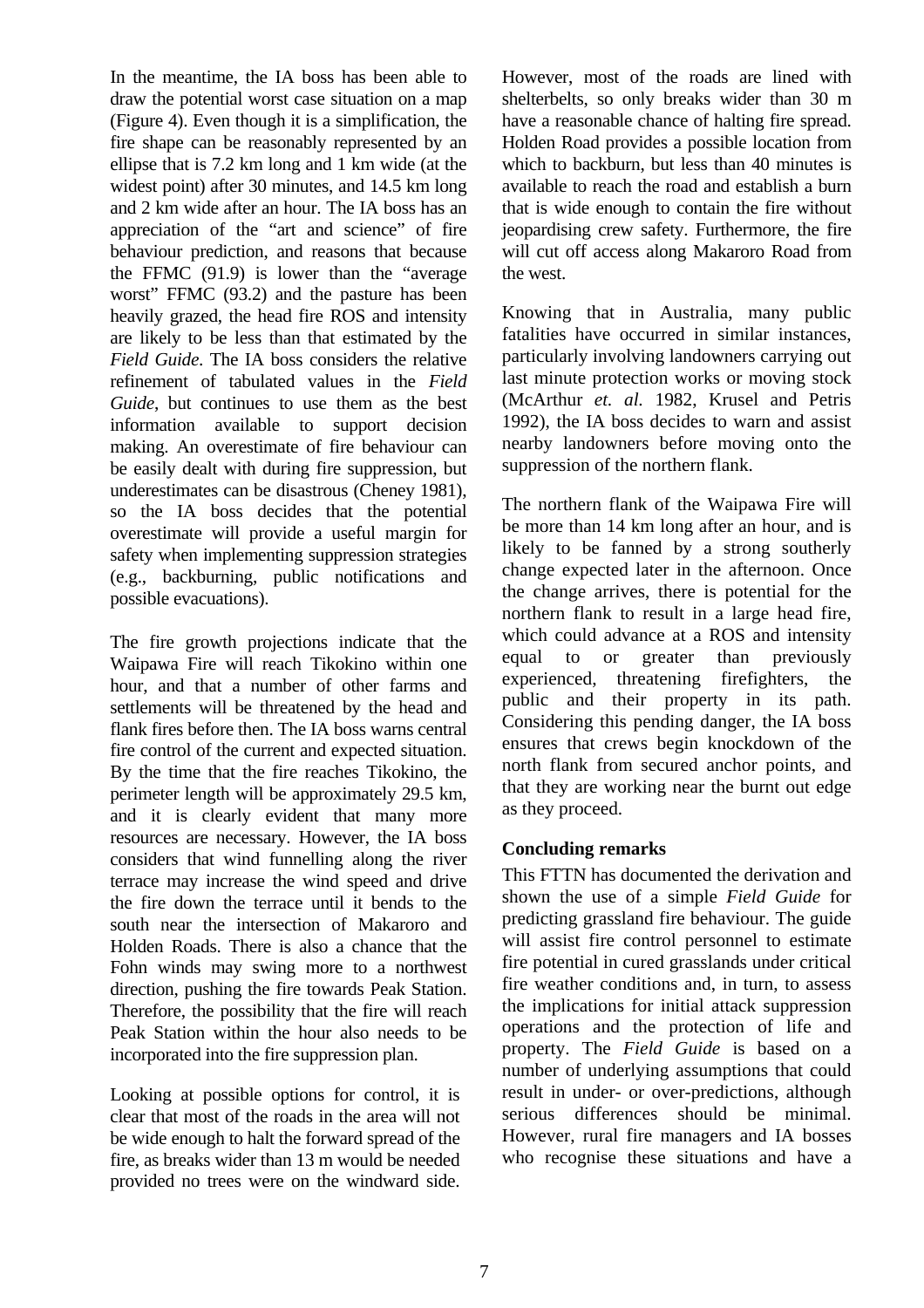knowledge of the "art and science" of predicting fire behaviour, will find that it is a useful tool during initial size-up and fire suppression plan development.

Copies of the *Field Guide* are available upon request from: The Forest and Rural Fire Research Programme, *Forest Research*, P.O. Box 29237, Christchurch, New Zealand.

#### **Acknowledgments**

The comments provided on this FTTN by Grant Pearce and Ken Klitscher (*Forest Research*) are appreciated, as are the efforts of Greg Baxter (*Forest Research*) in the final preparation.

### **References**

- Alexander, M.E. 1982. Calculating and interpreting forest fire intensities. Canadian Journal of Botany 60(4): 349-357.
- Alexander, M.E. 1985. Estimating the lengthto-breadth ratio of elliptical forest fire patterns. In: Donoghue, L.R.; Martin, R.E. (editors). Proceedings of the Eighth Conference on Fire and Forest Meteorology, April 29-May 2, 1985, Detroit, Michigan. Society of American Foresters, Bethesda, Maryland. SAF Publication 85-04, pp 287- 304.
- Alexander, M.E. 1994. Proposed revision of fire danger class criteria for forest and rural areas in New Zealand. National Rural Fire Authority, Wellington. Circular 1994/2. 73 p.
- Anonymous. 1996. Common deminators of fire behavior on tragedy and near-miss wildand fires. National Wildfire Coordinating Group, National Interagency Fire Center, National Fire Equipment System (NFES), Boise, Idaho. Publication NFES 2225. 23 p.
- Burrows, N.D. 1984. Predicting blow-up fires in jarrah forest. Forests Department, Perth, Western Australia. Technical Paper No. 12. 27 p.
- Byram, G.M. 1959. Combustion of forest fuels. In: Davis, K.P. (editor). Forest Fire: Control and Use. McGraw-Hill, New York. pp 61- 123.
- Cheney, N.P. 1981. Fire behaviour. In: Gill, A.M.; Groves, R.H.; Noble, I.R. (editors).

Fire and the Australian Biota. Australian Academy of Science, Canberra, Australian Capital Territory. pp 151-175.

- Cheney, N.P. 1991. Models used for fire danger rating in Australia. In: Cheney, N.P.; Gill, A.M. (editors). Proceedings of a Conference on Bushfire Modelling and Fire Danger Rating 11-12 July 1988, Canberra, Australia. CSIRO Division of Forestry, Yarralumla, Australia. pp 19 -28.
- Cheney, N.P.; Gould, J.S. 1995. Fire growth in grasslands. International Journal of Wildland Fire 5(4): 237-247.
- Cheney, N.P.; Gould, J.S.; Catchpole W.R. 1998. Prediction of fire spread in grasslands. International Journal of Wildland Fire 8(1): 1-13.
- Cheney, P.; Sullivan, A. 1997. Grassfires: fuel, weather and fire behaviour. CSIRO Publ., Collingwood, Australia. 102 p.
- Countryman, C.M. 1972. The fire environment concept. USDA Forest Service, Pacific Southwest Forest and Range Experiment Station, Berkeley, California. 12 p. [reprinted as National Fire Equipment System (NFES) Publication 2166 by National Wildfire Coordinating Group, Boise Interagency Fire Center, Boise, Idaho].
- Davidson, S. 1988. Predicting the effectiveness of firebreaks. Rural Research 139 (Winter): 11-16.
- Fogarty, L.G. 1996. Two rural/urban interface fires in the Wellington suburb of Karori: assessment of associated burning conditions and fire control strategies. New Zealand Forest Research Institute, Rotorua, in association with the National Rural Fire Authority, Wellington. FRI Bulletin No. 197, Forest and Rural Fire Scientific and Technical Series, Report No. 1. 16 p.
- Forestry Canada Fire Danger Group. 1992. Development and structure of the Canadian Forest Fire Behavior Prediction System. Forestry Canada, Science and Sustainable Development Directorate, Ottawa, Ontario. Information Report ST-X-3. 63 p.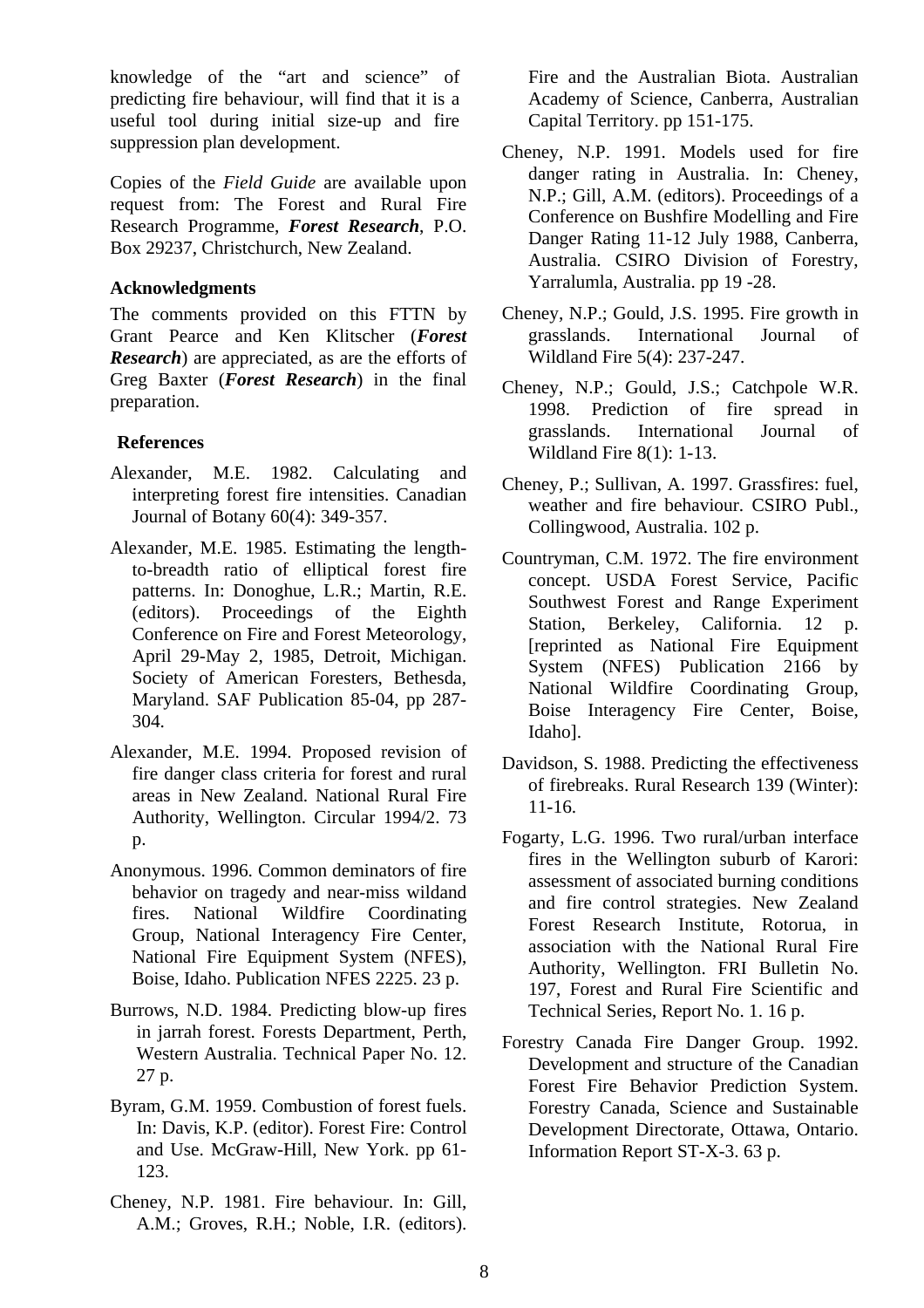- Krusel, N.; Petris, S. 1992. Staying alive: lessons learnt from a study of civilian deaths in the 1983 Ash Wednesday bushfires. Country Fire Authority, Oakleigh, Victoria. Fire Management Quarterly No. 2: 1-17.
- McArthur, A.G. 1966. Weather and grassland fire behaviour. Department of National Development, Forestry and Timber Bureau, Forestry Research Institute, Canberra, A.C.T. Leaflet No. 100. 23 p.
- McArthur, A.G.; Cheney, N.P.; Barber, J. 1982. The fires of 12 February 1977 in the Western District of Victoria. CSIRO Division of Forestry Research, Canberra, A.C.T, and Country Fire Authority, Melbourne, Victoria. Joint Report. 73 p.
- Noble, J.C. 1991. Behaviour of a very fast grassland wildfire on the Riverine Plain of southeastern Australia. International Journal of Wildland Fire 1(3): 189-196.
- Pearce, H.G. 1996. An initial assessment of fire danger in New Zealand's climatic regions. New Zealand Forest Research Institute, Rotorua, in association with the National Rural Fire Authority, Wellington. Fire Technology Transfer Note 10. 28 p. (Unpublished).
- Putnam, A.A. 1965. A model study of windblown free-burning fires. In: Proceedings of the Tenth Symposium (International) on Combustion. Combustion Institute, Pittsburg, Pennsylvania. pp 1039-1045.
- Rasmussen, J.H; Fogarty, L.G. 1997. A case study of grassland fire behaviour and suppression: the Tikokino Fire of 31 January 1991. New Zealand Forest Research Institute, Rotorua, in association with the National Rural Fire Authority, Wellington. FRI Bulletin No. 197, Forest and Rural Fire Scientific and Technical Series, Report No. 2. 18 p.  $+$  Appendices.
- Richards, G.D. 1994. The properties of elliptical wildfire growth for time dependent fuel and meteorological conditions. Combustion Science and Technology 95: 357-383.
- Taylor, S.W.; Pike, R.G.; Alexander, M.E. 1997. Field guide to the Canadian Forest Fire Behavior Prediction (FBP) System. Canadian Forest Service, Northern Forestry Centre, Edmonton, Alberta. Special Report 11. 60 p.
- Turner, J.A.; Lawson, B.D. 1978. Weather in the Canadian Forest Fire Danger Rating System: a user guide to national standards and practices. Canadian Forestry Service, Pacific Forest Research Centre, Victoria, British Columbia. Information Report BC-X-177. 40 p.
- Van Wagner, C.E. 1987. Development and structure of the Canadian Forest Fire Weather Index System. Canadian Forestry Service, Ottawa, Ontario. Forestry Technical Report 35. 37 p.
- Wallace, G. 1993. A numerical fire simulation model. International Journal of Wildland Fire 3(2): 111-116.
- Wilson, C.C. 1977. Fatal and near-fatal forest fires — the common denominators. International Fire Chief 43(9): 9-10, 12-15.
- Wilson, A.A.G. 1988. Width of firebreak that is necessary to stop grass fires: some field experiments. Canadian Journal of Forest Research 18(6): 682-687.